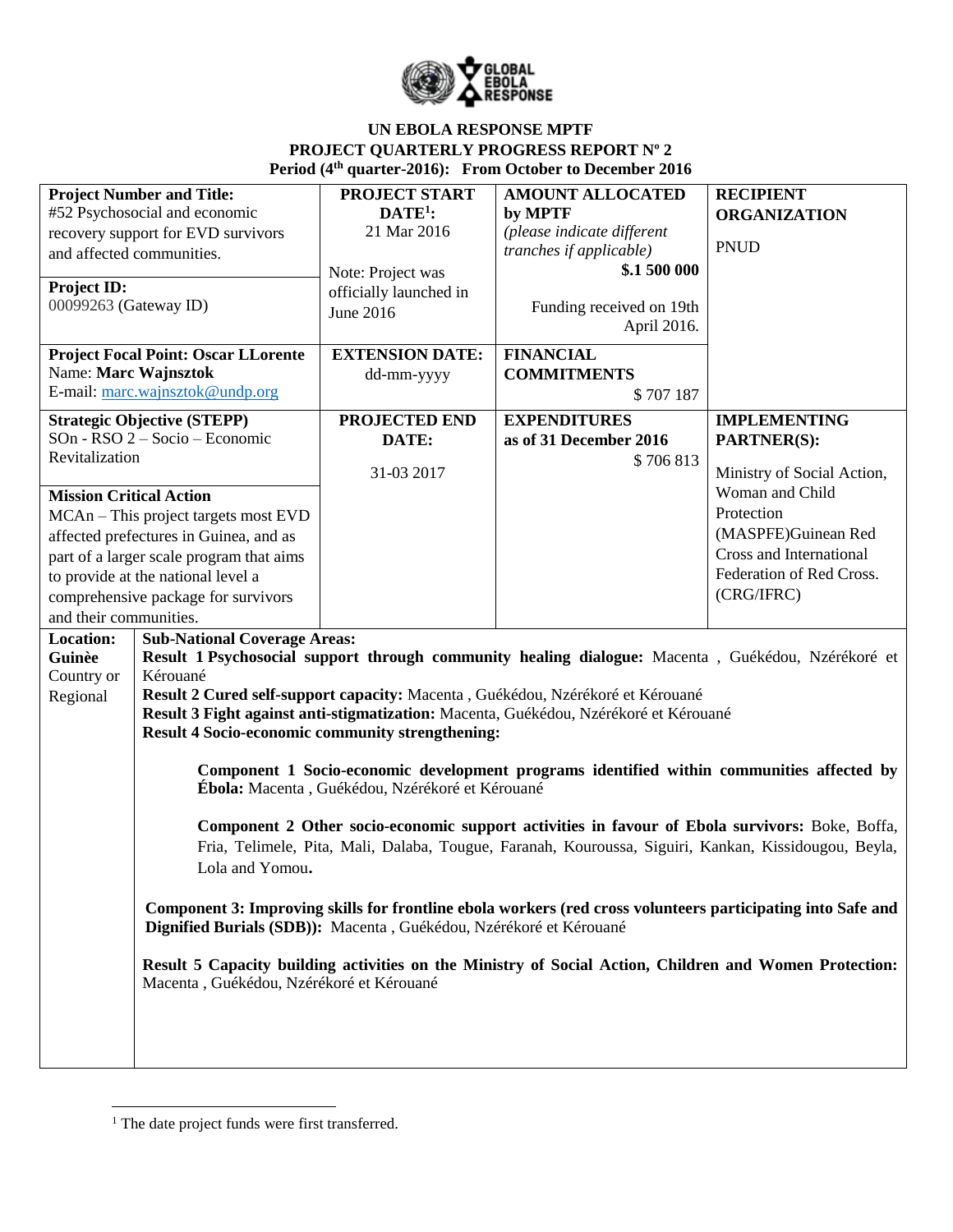

|                                                                                             | <b>QUARTERLY PROGRESS REPORT RESULTS MATRIX</b>  |                                                                                                                                                                                                                                                               |                                                                                                                                    |                                                                                                        |                                                                            |  |
|---------------------------------------------------------------------------------------------|--------------------------------------------------|---------------------------------------------------------------------------------------------------------------------------------------------------------------------------------------------------------------------------------------------------------------|------------------------------------------------------------------------------------------------------------------------------------|--------------------------------------------------------------------------------------------------------|----------------------------------------------------------------------------|--|
|                                                                                             | <b>OUTPUT INDICATORS</b>                         |                                                                                                                                                                                                                                                               |                                                                                                                                    |                                                                                                        |                                                                            |  |
| <b>Indicator</b>                                                                            | Geographic<br>Area                               | <b>Projected Target</b><br>(as per results<br>matrix)                                                                                                                                                                                                         | Quantitative<br>results for the<br>quarterly<br>reporting<br>period                                                                | <b>Cumulative</b><br>results since<br>project<br>commencement<br>(quantitative)                        | <b>Delivery Rate</b><br>(cumulative % of<br>projected total)<br>as of date |  |
| Description of the quantifiable indicator as set out in the approved project proposal       |                                                  |                                                                                                                                                                                                                                                               |                                                                                                                                    |                                                                                                        |                                                                            |  |
| Résult 1                                                                                    |                                                  |                                                                                                                                                                                                                                                               |                                                                                                                                    |                                                                                                        |                                                                            |  |
| Nb of community<br>healing sessions<br>conducted                                            | Nzerekore,<br>Macenta,<br>Guekedou,<br>Kerouane, | 400 community<br>healing dialogue<br>(CHD) sessions<br>conducted for<br>survivors living in<br>20 sub-prefectures.<br>(Note 1: 40)<br>community healing<br>dialogue groups<br>set up in 20 sub-<br>prefectures. Each<br>group conducts10<br>sessions of CHD.) | 338<br>community<br>healing<br>dialogue<br>sessions<br>conducted<br>from October<br>to December<br>2016 in 20 sub-<br>prefectures. | 412 community<br>healing dialogue<br>sessions conducted<br>until to December<br>2016                   | 103 %                                                                      |  |
| Nbr of Individual<br>psychosocial<br>counseling done<br>after community<br>healing dialogue |                                                  | 40 beneficiaries<br>are in need of<br>specific and close<br>follow up.<br>(Note 2: Number<br>of beneficiaries<br>identified in need<br>of specific and<br>close follow up or<br>referral after CHD<br>conducted by Red<br>Cross volunteers)                   | 19 people<br>identified in<br>need of<br>specific and<br>close follow up<br>support from<br>August to<br>September<br>2016.        | 24 people identified<br>in need of specific<br>and close follow up<br>support up to<br>September 2016. | 60%                                                                        |  |
| Result 2:                                                                                   | Nzerekore,<br>Macenta,                           | 447 cured people<br>benefiting from                                                                                                                                                                                                                           | $\overline{0}$                                                                                                                     | $\overline{0}$                                                                                         | $\overline{0}$                                                             |  |
| Nb of cured                                                                                 | Guekedou,                                        | adequate follow up                                                                                                                                                                                                                                            | (Note $3$ :<br>Activities and                                                                                                      |                                                                                                        | <b>Note 4:</b> Activity has<br>been scheduled in                           |  |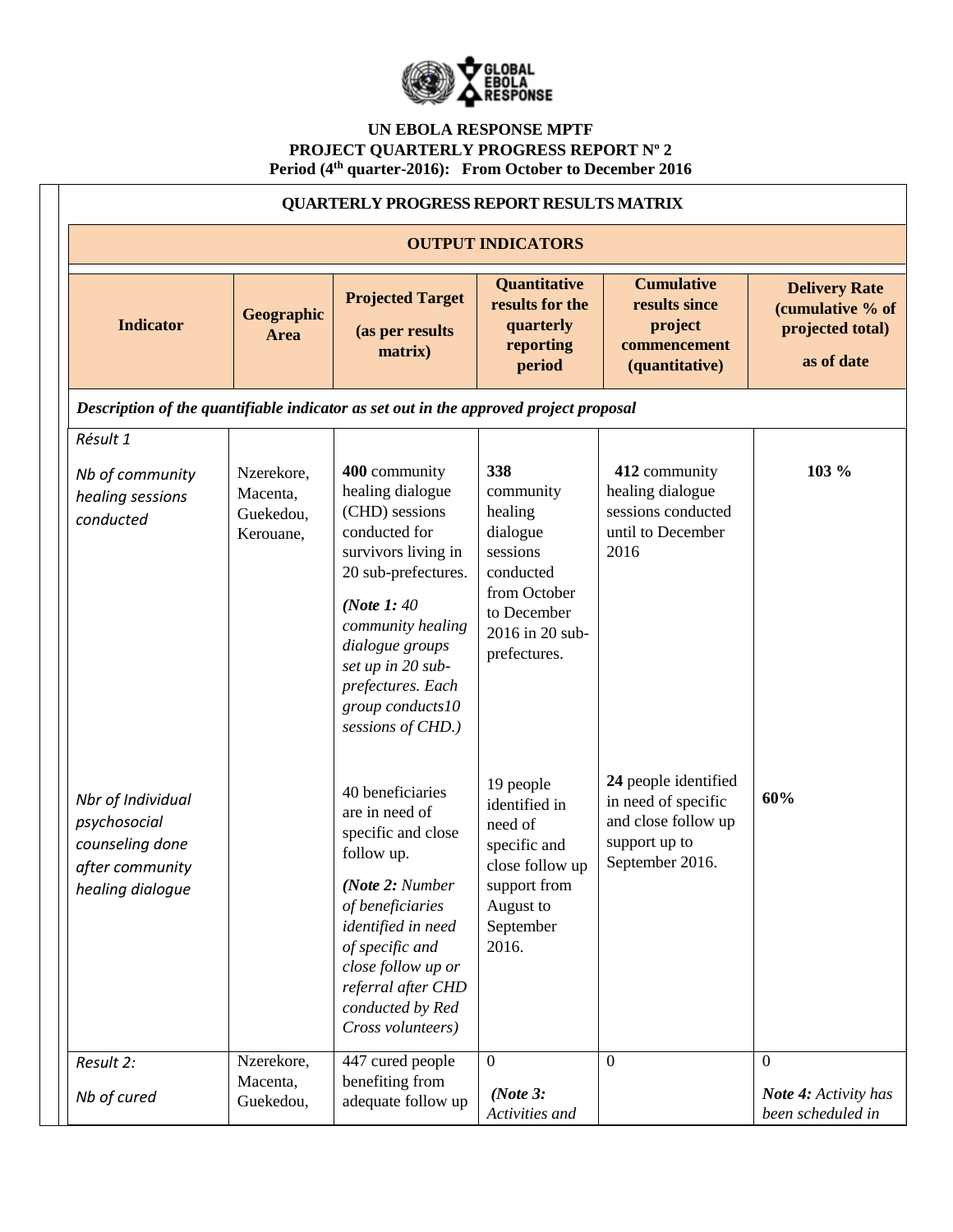

| (survivors) followed<br>and sensitized                                                                                    | Kerouane,                                                               |                                                                                                                                                     | results have<br>been modified<br>to be in<br>alignment with<br>the SACEINT                                                                                    |                                                                                                                 | February 2017.<br>Further details<br>provided into<br>component 2 of the<br>quarterly report. |
|---------------------------------------------------------------------------------------------------------------------------|-------------------------------------------------------------------------|-----------------------------------------------------------------------------------------------------------------------------------------------------|---------------------------------------------------------------------------------------------------------------------------------------------------------------|-----------------------------------------------------------------------------------------------------------------|-----------------------------------------------------------------------------------------------|
|                                                                                                                           |                                                                         |                                                                                                                                                     | strategy and<br>better measure<br>the impact of<br>the<br>programme.<br>See further<br>details into the<br>Non Cost<br>Extension<br>submitted to<br>$MPTF.$ ) |                                                                                                                 |                                                                                               |
| Result 3:<br>% of the population<br>with sensitized<br>about EVD survivor's<br>situation to<br>decrease<br>stigmatization | Nzerekore,<br>Macenta,<br>Guekedou,<br>Kerouane,                        | 80% of target<br>groups according<br>to the results of the<br>baseline.<br>(Note 5: 11, 000)<br>direct beneficiaries<br>sensitized are<br>expected) | 13 000 people<br>has been<br>sensitized,<br>20 radio<br>emissions have<br>been<br>broadcasted in<br>the target<br>areas.                                      | 13 000 people has<br>been sensitized,<br>20 radio emissions<br>have been<br>broadcasted in the<br>target areas. |                                                                                               |
|                                                                                                                           |                                                                         |                                                                                                                                                     | (Note $6$ :<br><b>Baseline</b> has<br>been finalized<br>on December<br>2016 and<br>analysis of the<br>data collected<br>is on progress)                       | (Note 7: 160)<br>additional emissions<br>are going to be done<br>on the 1 <sup>st</sup> quarter<br>2017)        |                                                                                               |
| Result 4:<br>Number of<br>community<br>economic projects<br>implemented                                                   | Boke, Boffa,<br>Fria,<br>Telimele,<br>Pita, Mali,<br>Dalaba,<br>Tougue, | At least 20 projects<br>implemented                                                                                                                 | Activities<br>related to the<br>20 socio-<br>economic<br>development<br>programs                                                                              | Activities related to<br>the 20 socio-<br>economic<br>development<br>programs previously<br>identified are      | 52% of achievement<br>for the activities<br>initially planned per<br>project.                 |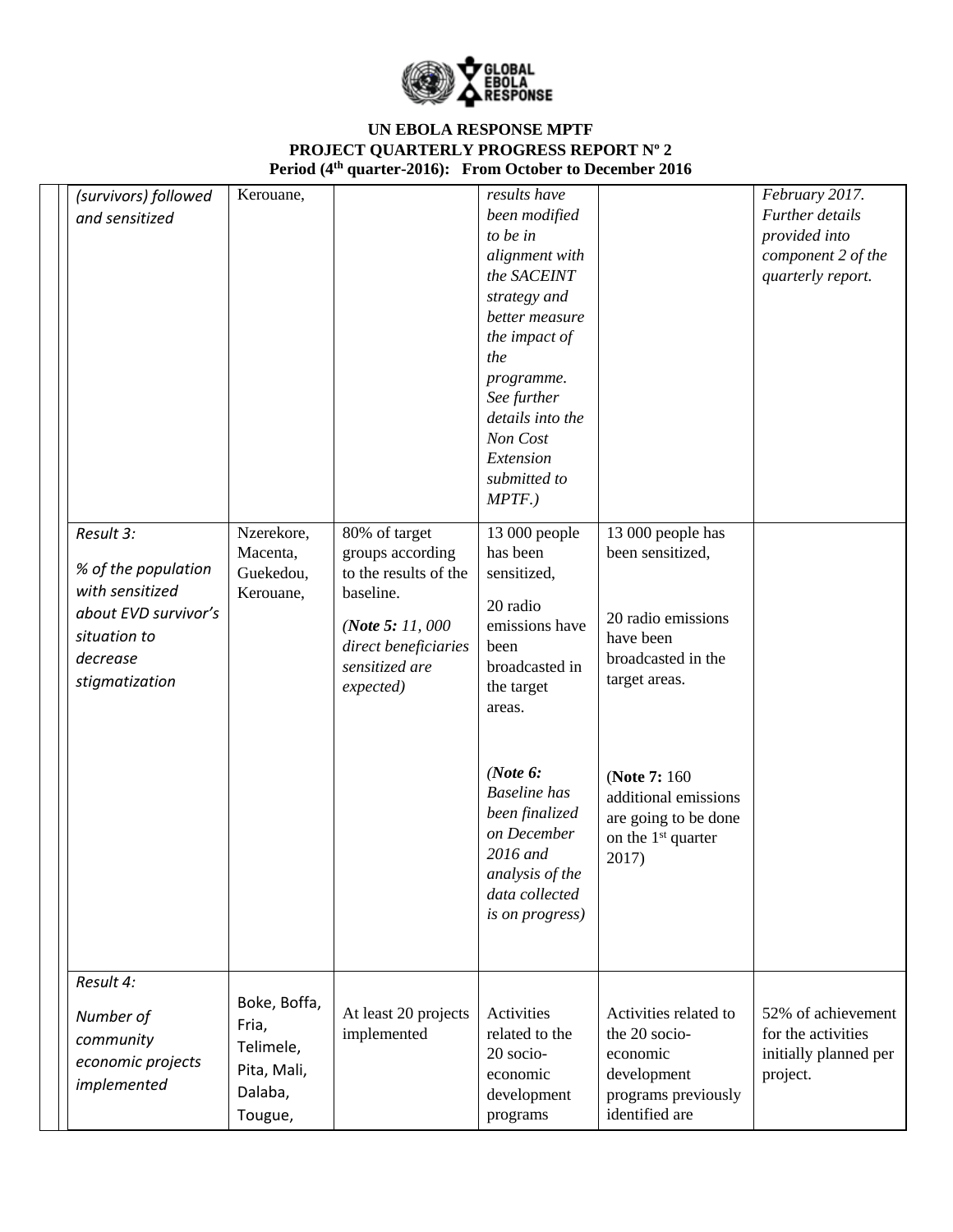

| # of Red Cross                                                                            | Faranah,<br>Kouroussa,<br>Siguiri,<br>Kankan,<br>Kissidougou,<br>Beyla, Lola<br>and Yomou | 450 volunteers  | previously<br>identified are<br>implemented<br>up to 60% of<br>the activities<br>initially<br>planned.<br>450 training<br>volunteers<br>needs<br>identified.                                  | implemented up to<br>60% of the activities<br>initially planned.<br>450 training<br>volunteers needs<br>identified.                                                                          | 0 trainings done                                                              |
|-------------------------------------------------------------------------------------------|-------------------------------------------------------------------------------------------|-----------------|-----------------------------------------------------------------------------------------------------------------------------------------------------------------------------------------------|----------------------------------------------------------------------------------------------------------------------------------------------------------------------------------------------|-------------------------------------------------------------------------------|
| Volunteers trained                                                                        |                                                                                           |                 | Training<br>package<br>defined.<br>(Note $7:$<br>Activities will<br>start on the<br>first quarter of<br>$2017.$ )                                                                             | Training package<br>defined.                                                                                                                                                                 |                                                                               |
| Number of project<br>financed and<br>implemented<br>through the civil<br>society platform |                                                                                           | 10-15 projects. | 8 projects<br>targeting<br>survivor's<br>socio-economic<br>development<br>done by civil<br>society<br>platforms have<br>been identified<br>and activities<br>are<br>implemented<br>up to 60%. | 8 projects targeting<br>survivor's socio-<br>economic<br>development done by<br>civil society<br>platforms have been<br>identified and<br>activities are<br><i>implemented up to</i><br>60%. | 60% of achievement<br>for the activities<br>initially planned per<br>project. |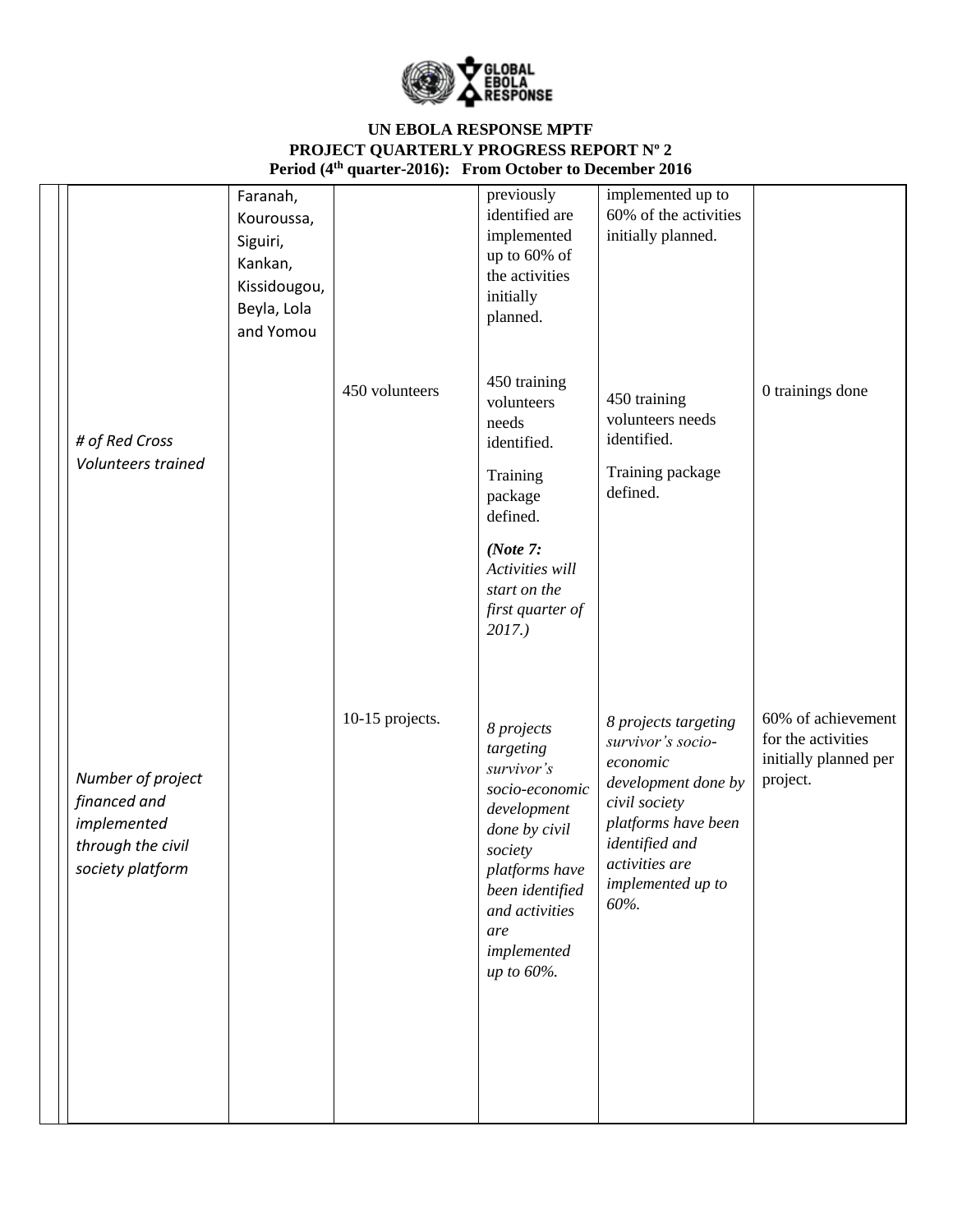

| Result 5:<br># of prefectural<br>ministry branches<br>supported<br>(rehabilitation,<br>trainings, support to<br>running costs) | Nzerekore,<br>Macenta,<br>Guekedou,<br>Kerouane, | 4 prefectural<br>ministry branches<br>supported                                                                                                                                                                                                                                     | 4 prefectural<br>ministry<br>branches<br>supported.<br>(Note 9:<br>Ministry of<br>Social Action<br>has recruited<br>and deployed<br>60 social<br>workers in the<br>targeted areas.<br>Ministry of<br>Social Action<br>was equipped<br>with adequate<br>material.) | 4 prefectural<br>ministry branches<br>supported.<br>(Note 9: Ministry of<br>Social Action has<br>recruited and<br>deployed 60 social<br>workers in the<br>targeted areas.<br>Ministry of Social<br>Action was equipped<br>with adequate<br>material.) | 100% |
|--------------------------------------------------------------------------------------------------------------------------------|--------------------------------------------------|-------------------------------------------------------------------------------------------------------------------------------------------------------------------------------------------------------------------------------------------------------------------------------------|-------------------------------------------------------------------------------------------------------------------------------------------------------------------------------------------------------------------------------------------------------------------|-------------------------------------------------------------------------------------------------------------------------------------------------------------------------------------------------------------------------------------------------------|------|
|                                                                                                                                |                                                  | <b>EFFECT INDICATORS</b> (if available for the reporting period)                                                                                                                                                                                                                    |                                                                                                                                                                                                                                                                   |                                                                                                                                                                                                                                                       |      |
| Result 1 and 2.<br>Psychosocial<br>conditions of the<br>EVD survivors (or<br>affected<br>communities)<br>improved              | Nzerekore,<br>Macenta,<br>Guekedou,<br>Kerouane, | 2% of the total<br>population found<br>with serious<br>traumatic<br>conditions after the<br>baseline is done.<br>(Note 10: Total<br>survivor's<br>population<br>estimated to<br>calculate 2% is<br>around 8000<br>surveys<br>countrywide<br>Baseline will be<br>done to at least to | 4 456 surveys<br>done.<br>( <i>Note</i> $11$ :<br><b>Survivors</b><br>baseline ended<br>into January<br>2017. Data<br>analysis will be<br>available on the<br>$1^{st}$ quarter<br>2017)                                                                           | 4 456 surveys have<br>been done<br>countrywide.                                                                                                                                                                                                       | 56 % |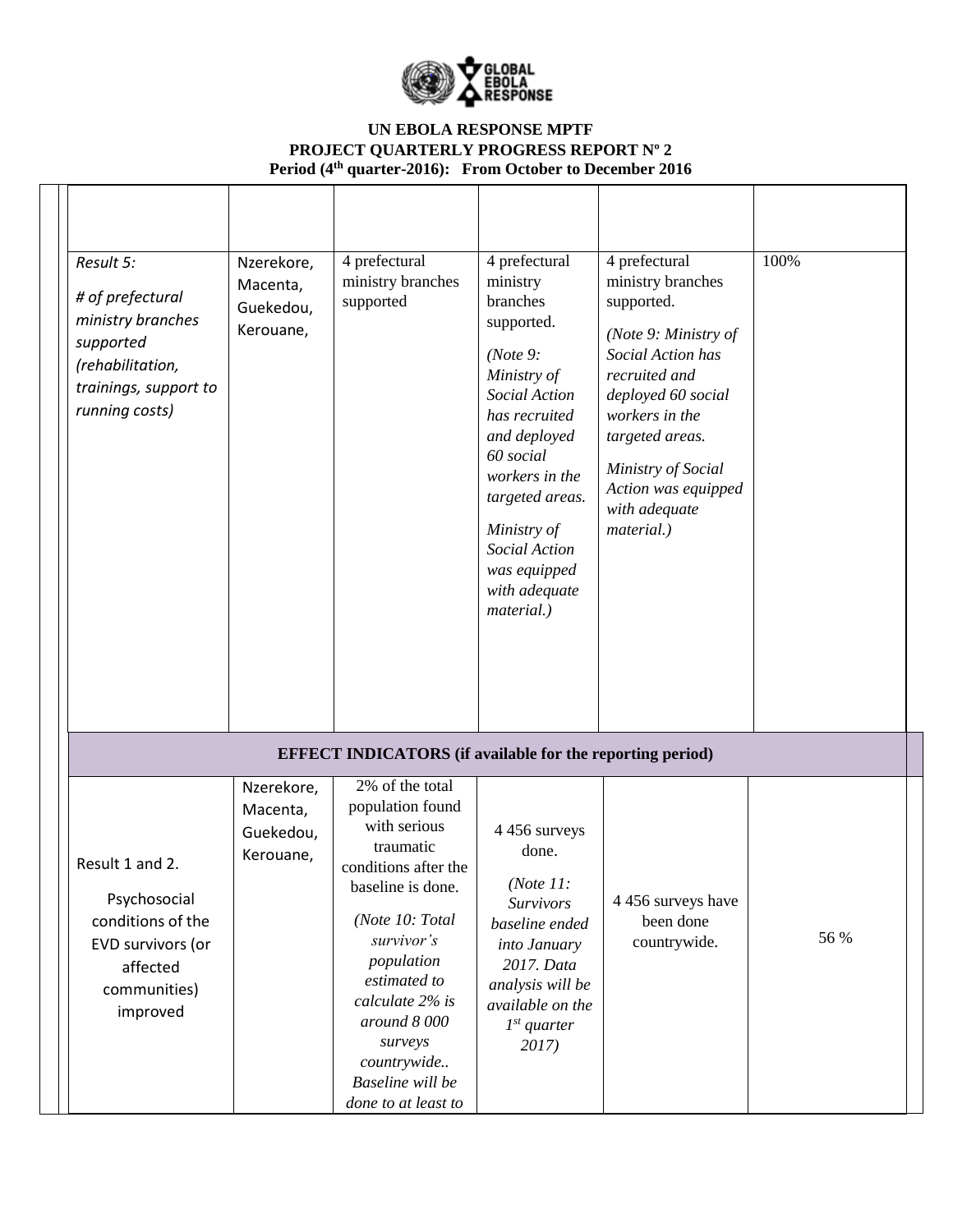

|                                                                                                                                                                                                       |                                                                                                                                                                                                                               | $\sqrt{8000}$ people)                                                                                                                                                                                                                                                                                                                                                        |                                                                                                                                                                                                                                                                                                                                                    |     |     |  |
|-------------------------------------------------------------------------------------------------------------------------------------------------------------------------------------------------------|-------------------------------------------------------------------------------------------------------------------------------------------------------------------------------------------------------------------------------|------------------------------------------------------------------------------------------------------------------------------------------------------------------------------------------------------------------------------------------------------------------------------------------------------------------------------------------------------------------------------|----------------------------------------------------------------------------------------------------------------------------------------------------------------------------------------------------------------------------------------------------------------------------------------------------------------------------------------------------|-----|-----|--|
| Result 3 and 4.<br>Socio-economic<br>support.<br>% of EVD Survivors<br>improving their<br>socio-economic<br>living condition<br>through de-<br>stigmatization and<br>better economic<br>opportunities | Nzerekore,<br>Macenta,<br>Guekedou,<br>Kerouane,<br>Boke,<br>Boffa, Fria,<br>Telimele,<br>Pita, Mali,<br>Dalaba,<br>Tougue,<br>Faranah,<br>Koroumuss<br>a, Siguiri,<br>Kankan,<br>Kissidougu,<br>Beyla, Lola<br>and<br>Youmou | 20% of the<br>targeted population<br>improves the<br>coverage of the<br>daily needs.<br>Targeted<br>population is<br>identified through<br>baseline and/or<br>based on statistics<br>available.<br>(Note 12: Data<br>collected from<br>baseline according<br>to a representative<br>sample of<br>beneficiaries<br>participating into<br>psychosocial<br>support activities.) | N/A<br>(Note 13: Data<br>collected from<br>baseline<br>according to a<br>representative<br>sample of<br>beneficiaries<br>participating<br>into socio-<br>economic and<br>ant<br>stigmatization<br><i>activities.)</i>                                                                                                                              | N/A |     |  |
| <b>Result 5</b><br>Improved monitoring<br>system.                                                                                                                                                     | Nzerekore,<br>Macenta,<br>Guekedou,<br>Kerouane                                                                                                                                                                               | 60 % of the<br>activities done to<br>improved<br>monitoring system                                                                                                                                                                                                                                                                                                           | 60 % of<br>monthly reports<br>received from<br>Nzerekore,<br>Macenta,<br>Guedkedou and<br>Kerouané by the<br>Ministry of<br>Social Action<br>(Note 14: Social<br>workers<br>deployed by the<br>Ministry of<br>Social Action<br>must send to the<br>Ministry regular<br>reports about<br>vulnerabilities<br>and<br>achievements of<br>the programme | 60% | 60% |  |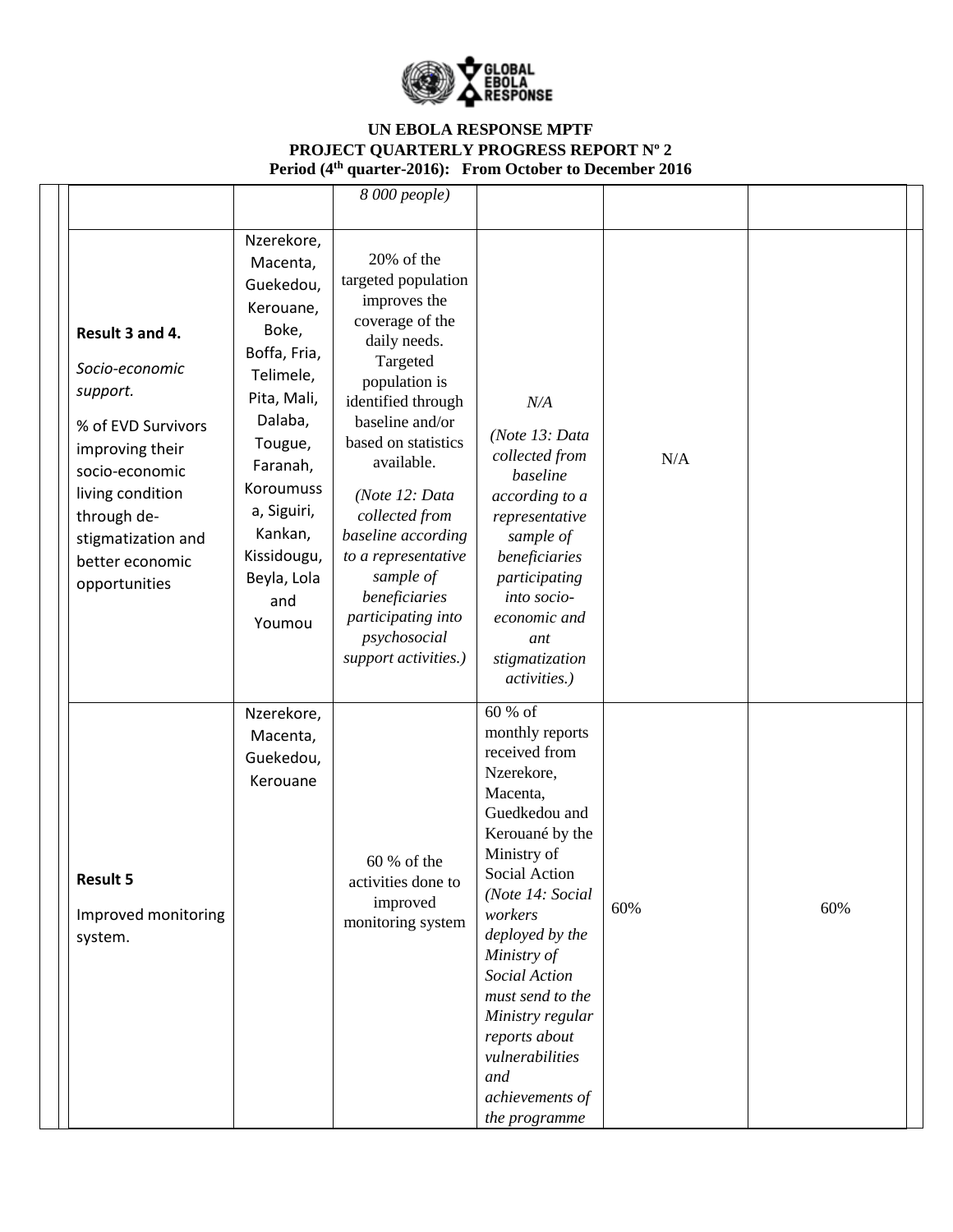

|  |  | following the           |  |  |
|--|--|-------------------------|--|--|
|  |  | <i>monitoring tools</i> |  |  |
|  |  | developed)              |  |  |
|  |  |                         |  |  |

### **Key Achievements**

Key achievements of the program for the reported period going from October 2016 to December 2016 are:

## *Result 1: Psychosocial support through community healing dialogue for survivors in Forest Guinea.*

- **338 Community healing sessions has been** conducted in the third quarter. As a result, **10 672** people were reached by Red Cross volunteers through the community healing sessions in the targeted areas.
- Red Cross volunteers identified **19 people** in need of special follow up in terms of PSS support because of psychosocial trauma.
- 66 volunteers of Guinea Red Cross were trained in Guekedou and Nzerekore.

## *Result 2: Cured support self-capacity*

- Thanks to the collaboration agreement the PNUD and National Agency of Sanitary Surveillance (ANSS) (ex-NERC) are deploying **272 health staff** to accomplish health tasks described into the SACEINT strategy for the follow up of the cured from August 2016 to February 2017. MPTF project will support the cost of health staff deployment on February 2017.
- Health staff deployed at health centers are focused on strengthening epidemiological control around survivors, families and communities around survivors establishing adequate mechanisms to enhance access to effective and efficient health care services (SACEINT strategy approved by the Guinean Government).
- Exercitvities to be done by the health staff deployed at the 34 CTEPIs health centers are  $(0, 0, 0)$

## *Result 3: Fight against stigmatization*

- 20 radio programs were broadcast throughout Radio Nzaly Liberte FM in Nzerkore (Forest Guinea): The main topics were about fight against stigma for Ebola survivors. During these radio programs, 19 calls from auditors were registered.
- A documentary on the PSS project achievements has been produced and disseminated through social media with the funding of MPTF.
- Technical team suggest requesting a non-cost extension aiming to finalize anti-stigmatization pending activities, the strengthening of survivor's civil society associations and better evaluate the impact of the program on the ground.

## *Result 4: Socio-economic support for survivors*

- 20 socio-economic projects are on progress in Forest Guinea for a total amount of 3 062 639 200 GNF (346 251) USD).
- 60% of the socio-economic activities initially planned into the 20 projects have been accomplished. It is expected that 100% of the projects activities will arrive to an end on March 2016. Further details are provided below for the component 4.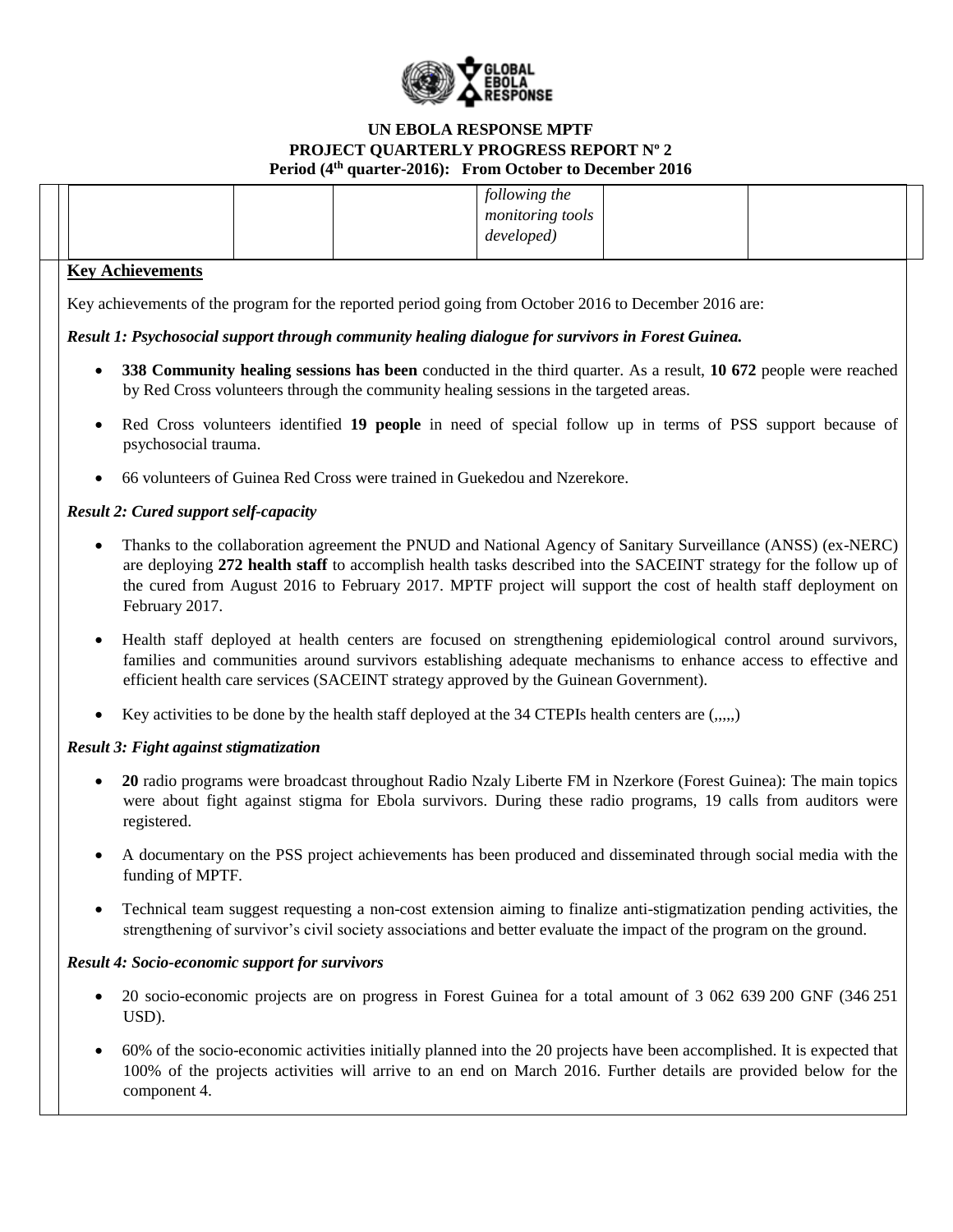

- Regarding the set-up of socio-economic activities in favor of frontline workers a baseline survey has been finalized. More than 4 548 surveys have been done by social workers and the analysis of the results is on progress. Others analysis have been done to identify training needs aiming to improve frontline skills allowing frontline workers getting a better access to labor market in Guinea.
- PNUD has contacted with the ONG "Dare to Innovate" to work on a training program aiming to cover the gaps detected and based on the following principles:
	- Training on basic skills to enhance labor market research for frontline workers and entrepreneurships.
	- o Training on specific skills according to the preliminary results of the baseline (expected to be achieved beyond the ending date of the program)
	- o Support to income generation activities run by frontline workers (expected to be achieved beyond the ending date of the program)
- 60% of the activities planned under the component "socio-economic activities" run by civil society have been achieved. However, some of the projects will arrive to an end beyond the deadline retained for MPTF funding.
- Technical team suggest requesting a non-cost extension aiming to finalize current socio-economic activities and better evaluate the impact of the program.

### *Result 5: Strengthening MASPFE*

- Ministry of Social Action has deployed social workers (60 people) on the prefectures targeted.
- Social workers have participated actively in close collaboration with Red Cross volunteers and local Red Cross Committees to do socio-economic baseline survey and collect data about frontline workers training gaps.
- Administrative measures have been taken to facilitate the activities planned aiming to strengthen the Ministry of Social Action at operational level. TDRs have been prepared for the recruitment of an accountant in charge to strengthen accountant procedures and an external cabinet is going to be recruited to improve data management at the MASPFE. It is expected the activities will start at the beginning of 2017. These activities are on delay in comparison with the plan initially established and to gain in efficiency it is suggested by the managerial team to extent the date of delivery for this activities.

Figure 1. Implementing rate per component and activity.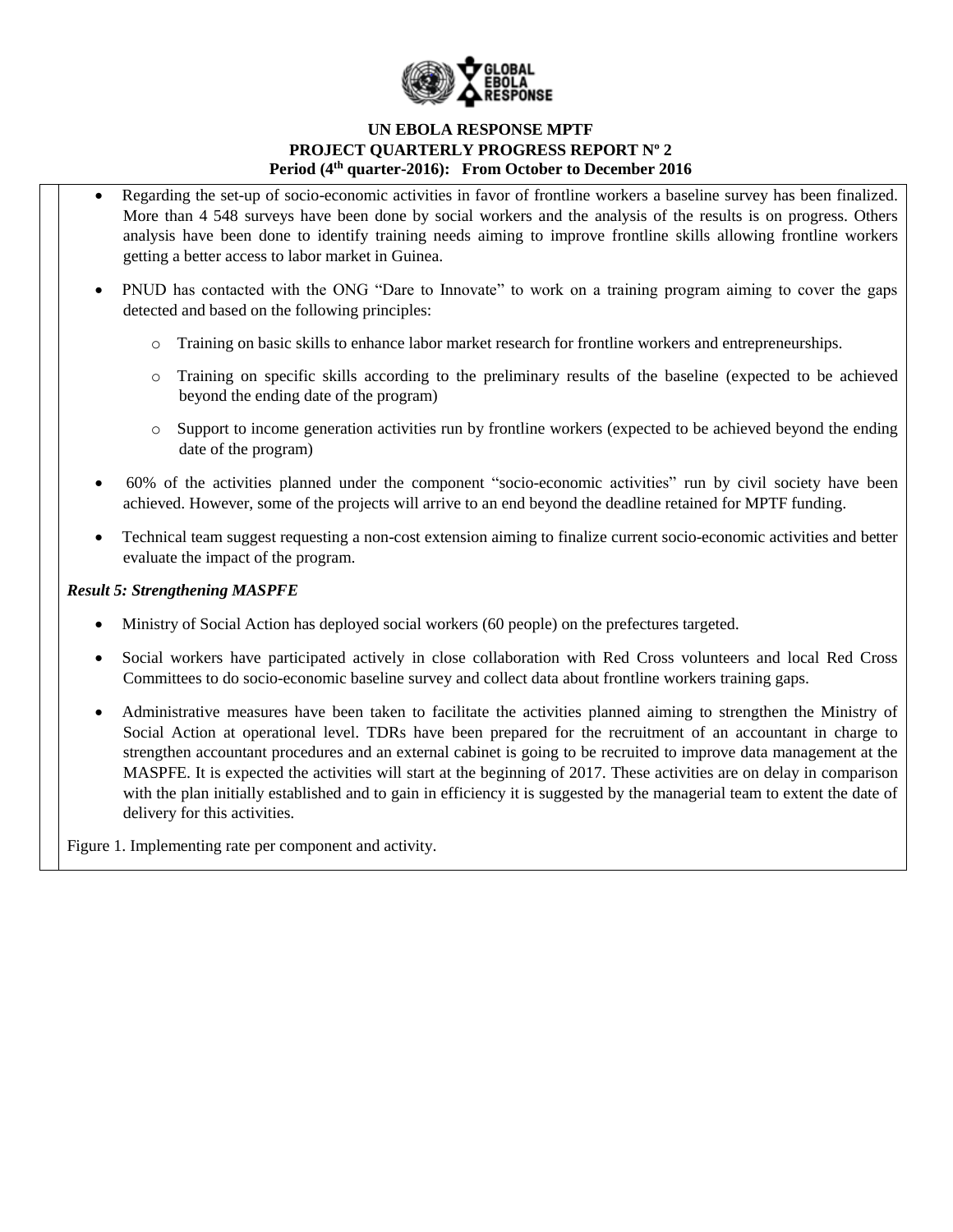



## **Result 1: Psychosocial support through community healing dialogue.**

#### **Training activities to enhance psychosocial support for survivors.**

Training of 66 volunteers of Guinea Red Cross were held in Guekedou and Nzerekore. The main topics of this training were: Psychological First Aid and Mini MHGAP, which is a simplified version of MHGAP. This training has contributed to build capacities of PSS volunteers in order to provide psychosocial services to people and communities affected by EVD.

#### **Community Healing Dialogue Sessions implemented in Forest Guinea.**

The Second activity consisted on conducting community healing dialogue sessions (CHD) in the targeted areas. For this period, a total of **338** sessions were successfully conducted. There is a significant an increase in the number of CHD activities delivered compared to the previous reporting period. In total, **10 672 beneficiaries** from Macenta, Guékèdou, Nzerekoré (Forest Guinea) and Kérouané (Upper Guinea) have participated into the CHD. The main purpose of the project consists on providing PSS support to member groups affected by the EVD, and more specifically, Ebola survivors and EVD affected community members in general.

Cumulative data since the beginning of the project indicate that we have supported **11,991** people (amongst whom **6,534** Women and 5,457 Men) through community healing dialogue. Statistics for this period indicate that there is a considerable increase of Community Healing Dialogues (338 Vs 74 for the first and second period). Likewise, the number of people to be reached has increased during this quarter (10,672 Vs 1,319 for the two last quarters). This increase is a result of the deployment of 66 new PSS Red Cross volunteers in the field in respective sub-prefectures.

The main findings are issues related to stigmatization, mental health disorders like memory trouble and nightmares,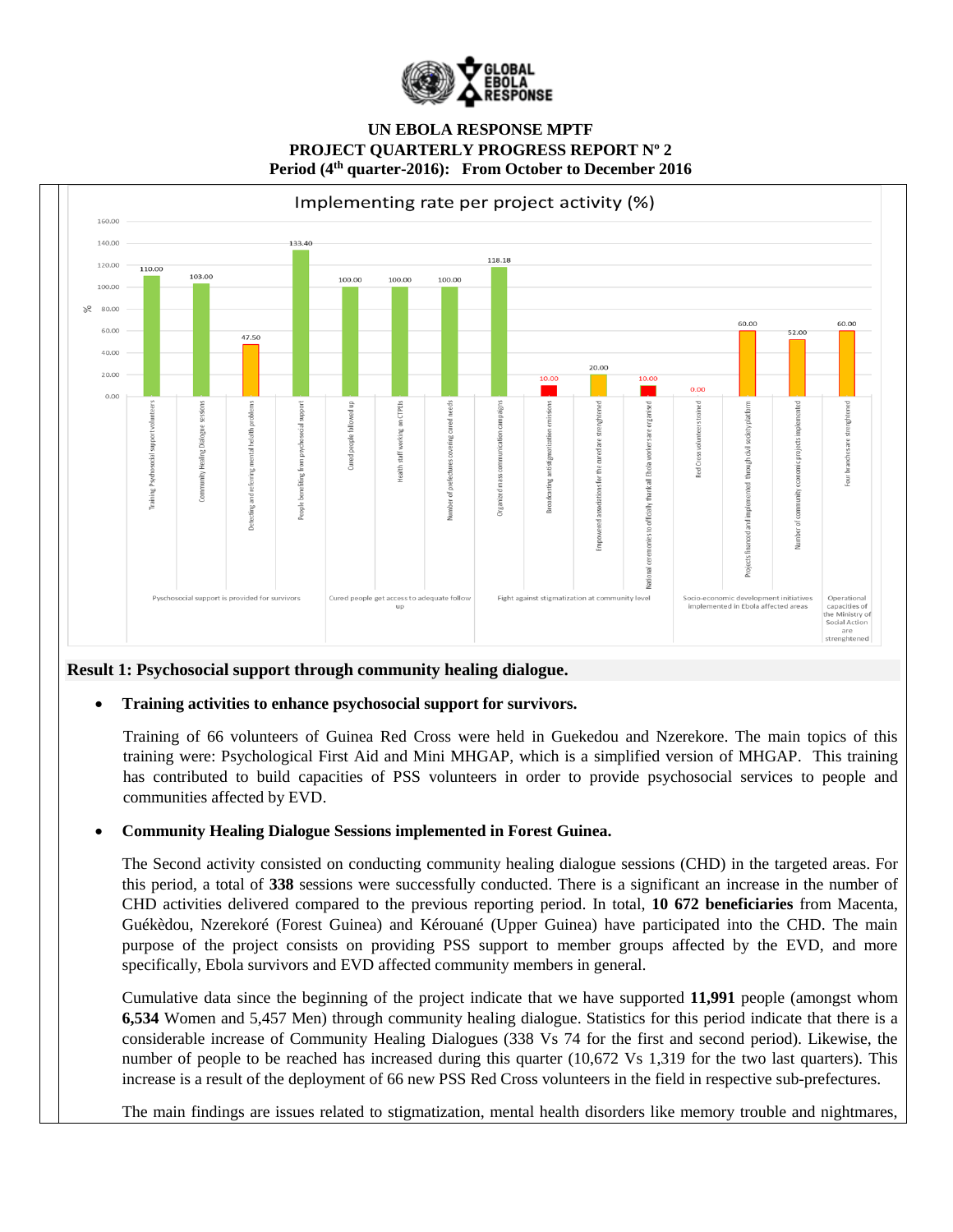

stress due to day to day life difficulties. During these sessions **19** persons were identified as having needs to be individually followed up. Two of them are volunteers who suffered from psychological disorders and were referred to the Psychologist, the PSS Delegate who had a specialized consultation with them. The four other cases are related to issues of stigmatization, socio economic reintegration and stress due to daily socioeconomic difficulties. The 5 persons will therefore benefit a specific and individualized follow up by Red Cross PSS volunteers. Worked done by PSS volunteers rise some challenges with the referral mechanisms to health facilities. A common agreement has been found with the Ministry of Health to refer detected cases to the prefectural health centres or CTPEIs for follow up.

### **Result 2: Cured support self-capacity.**

272 health staff have been recruited by ANSS and took position into the CTPEIs to strengthen survivors' care from August 2016. MPTF will support health staff costs in February 2017.

PNUD through this activity will cover the deployment of health staff on CTPEIs to ensure medical access for cured people. MPTF will cover 1 month of salary for the health staff deployed by the ANSS on the field.

447 cured survivors are followed up on regular basis and receive medical care through CTPEIs.

### **Result 3: Fight against stigmatization**

During this quarter, **20** radio program targeting an audience of **13,000** people were conducted. During these radio programs, **103** calls from auditors were registered. The main topics discussed during these programs were Psychosocial support and crisis events, stress accommodation, the 4 key elements of Psychological First Aid, supportive communication and the fight against stigmatization.

With regard to the campaign related to providing award certificates to frontline workers and Red Cross volunteers, a joint commission composed of CRG and IFRC staff has been set up in order to draft ToR guiding the implementation of this process.

Visibility material: During this quarter **150** jackets and hats with logos of the UNDP, MPTF, IFRC and Guinean Red Cross were produced and distributed. In addition, a documentary on the psychosocial activities of the project were produced and diffused through the social media *(YouTube).* Audio-visual support is distributed to implementing partners to show which are key achievements and main challenges faced by volunteers during the set-up of psychosocial support activities. The documentary takes into account the views of beneficiaries and raise issues on stigmatization.

On the other hand, the IFRC has been in touch with the National Association of Ebola survivors to identify how to strengthen the capacities of the local associations to better support survivors' needs.

During this quarter, The PSS Delegate from IFRC and the National PSS Supervisor from Guinean Red Cross have met the Chairman of the network of associations of people cured from Ebola to determine the 8 associations which would be involved in the training and the material support from IFRC through Guinean Red Cross. Thus, 4 associations were identified in Lower Guinea and four in Forest Guinea. The leaders of theses associations will be trained in the topic of advocacy and project management.

### **Result 4: Socio-economic strengthening**

Main components of this activity are:

## **A. Set up of socio-economic projects in favor of communities in Forest Guinea.**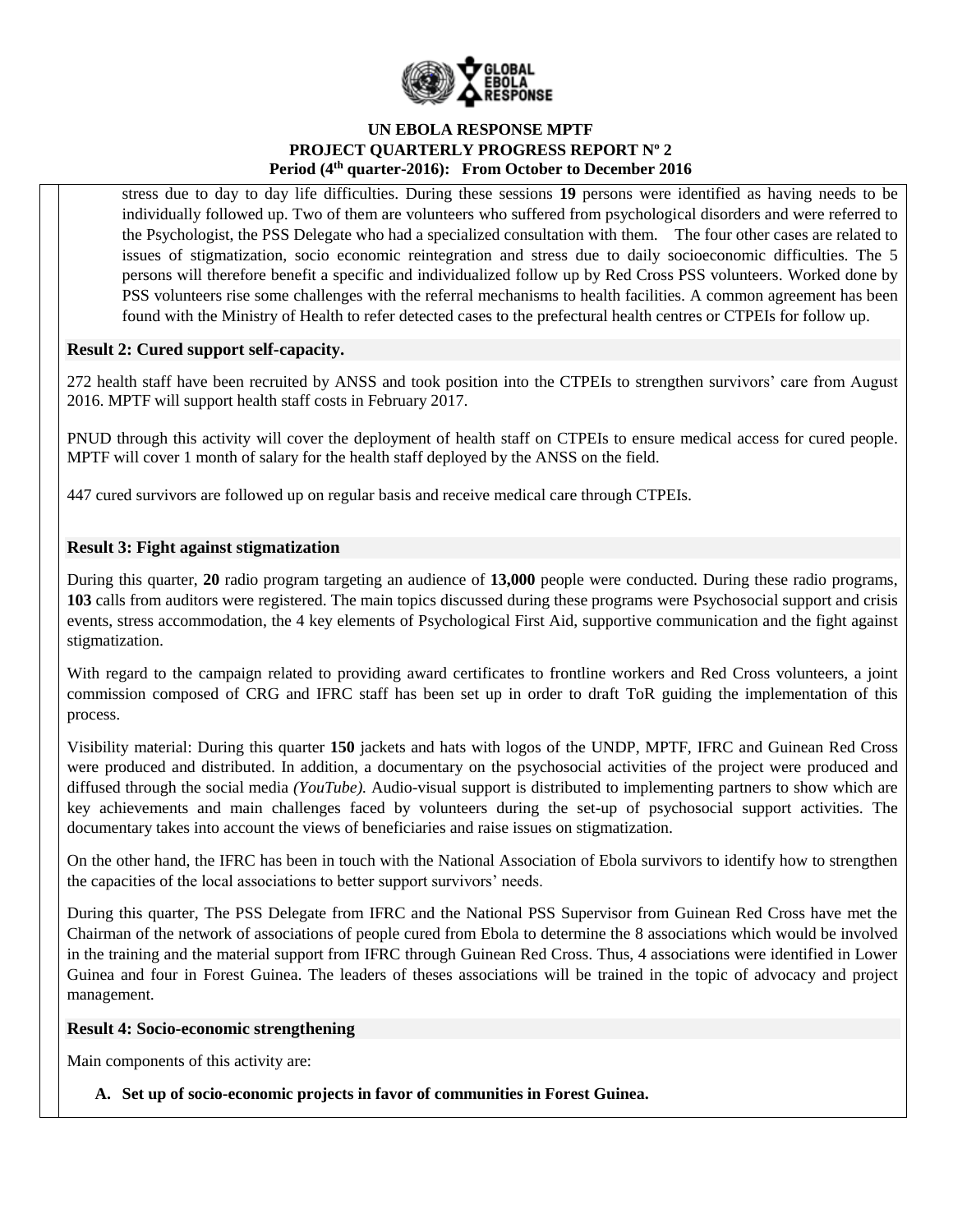

For a kind reminder, projects selected in Forest guinea are covering the following sectors:

- Support farming activities for women through trainings and supply of assets and inputs.
- Construction of public sanitation facilities.
- Improvement of warehousing stock facilities for groups of farmers.
- Support to fish farming activities.
- Enhance getting access to basic services of water, health and sanitation.

However, some of the projects are delayed because of the procurement of supplies ongoing process. Projects are located in areas strongly affected by the Ebola outbreak in Guinea:

> N'Zérékoré, Samoé, Womey, Yalenzou, Yalenzou, Koropara, Macenta, Kouankan, Balizia, Bofossou, Fassankoni, Gueckédou, Ouede-Kénéma, Nongoa, Guedembou, Tekoulo, Komodou, Kérouané, Banakoro, CR de Sibibaro et Damaro

A collaboration agreement has been signed between the PNUD and the Government of Nzerekore to implement projects. At this stage projects are on progress in Forest Guinea. 50% of the activities initially planned have been done. However, some of the projects are delayed because of the nature of the activity. Agricultural activities must be done during growing agricultural season (palm growing support activities for farmers groups of survivors).

#### **B. Socio-economic support for civil society.**

**Performance: 0 beneficiaries achieved/ 2,000 direct beneficiaries.** *(Note: Impact of the ongoing activities will be reflected at the end of the first quarter of 2017 once the projects will be achieved)*

8 socio-economic development projects of interest for survivors have been selected countrywide. Type of activities supported by UNDP programs through MPTF funding are income generation activities, trade and farming activities. Total amount of investments turns around 240 000 USD.

Project's implementation is on progress. At this stage, 60% of the activities initially planned by each project has been done. Up to 31/12/2016:

- At least 2 000 people have benefited from socio-economic through civil society projects.
- At least 13 cooperatives have received tools and intrants to implement income generation activities.
- At least 1 000 people have taken advantage from infrastructures delivered and tools supplied through the project (farming tools, water points, seeds, machinery
- At least 650 people have been trained on income generation activities.

Some projects, especially the ones related to supporting farming activities can be delayed to be aligned with the agricultural season activities. Technical teams recommend an extension of the implementing period up to 30 June 2017 to ensure adequate delivering of 100% activities and the set-up of evaluation assessment on the field to measure the impact of the activities.

## **C. Improvement of skills for frontline workers (Red Cross volunteers) working during the Ebola outbreak to enhance economic reinsertion.**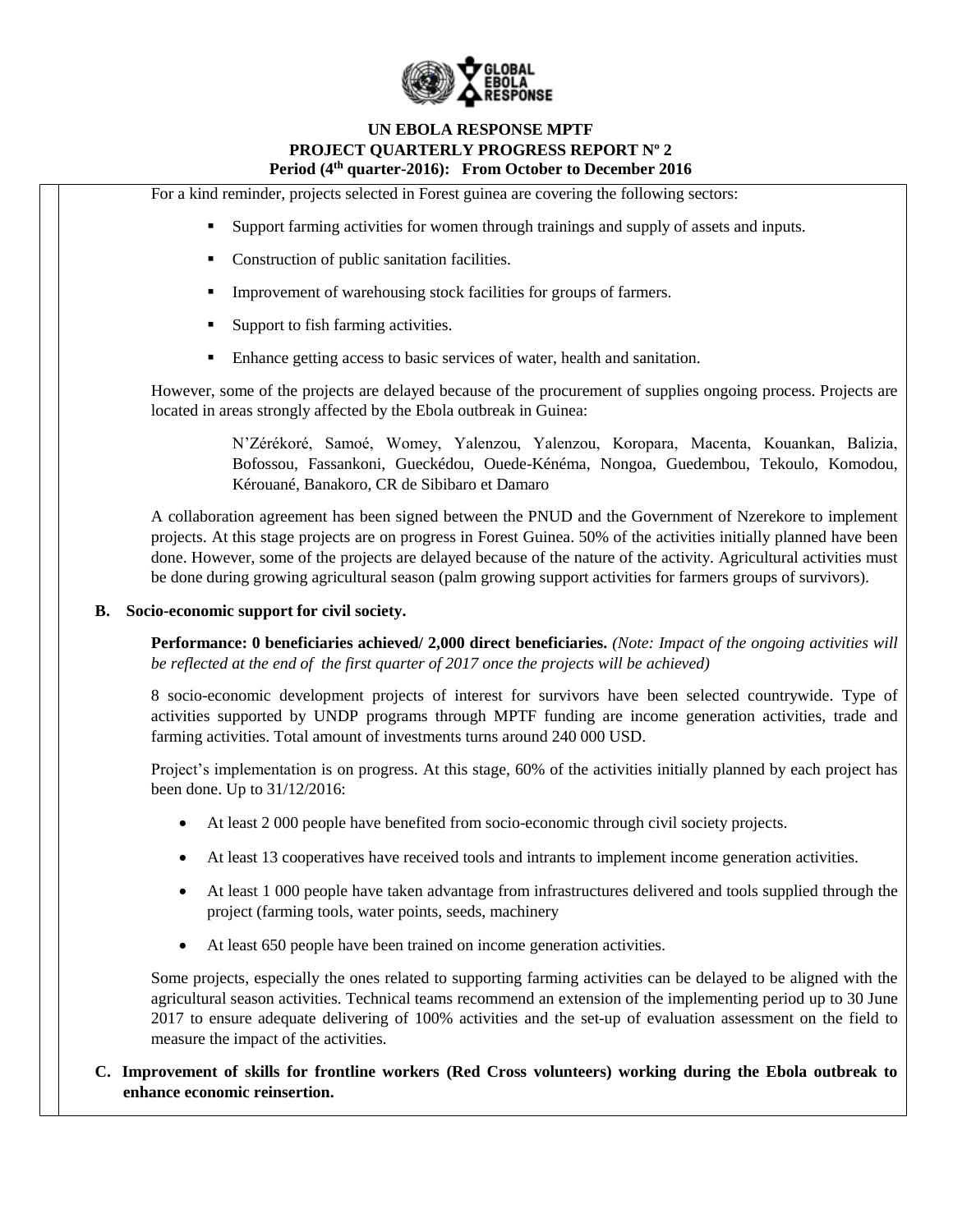

Two main activities have been held during this period. First is related to the development of the socio-economic baseline which is a powerful tool allowing to analyze socio-economic trends regarding survivors needs. This tool allows to better target training development activities. With regard to the questionnaires used, we can mention the ''Hopkins checklist'' which allows to determine the level of anxiety and depression and the ''Harvard trauma questionnaire'' which allows to determine the post stress trauma for the interviewed people. The baseline has been done by the Ministry of Social Action.

On the other hand, these activities have been coupled with an internal survey aiming to evaluate which are key axes to make frontline workers improve personnel skills to get a better access to the labor market.

Further details on baseline survey results will be given into the next report. However, a preliminary analysis shows that:

- *a) Ebola impacted negatively on the lives of frontline workers and being stigmatized by the society.*
- *b) These stigmatization adopts several forms such as difficulties to get access to the labor market in their vicinity or loss of social network.*
- *c) Improvement basic skills is an important tool to enhance frontline workers to overcome this situation getting a better access to labor market.*
- *d) Main activities demanded by frontline workers are: support to improve basic skills (driving license, language and computer skills or support for income generation activities)*

On the one hand, to achieve the objective of improving frontline working skills and enhancing a better access to the labor market and on the other hand bearing in mind the preliminary results of the information available, PNUD got in touched with the NGO "Dare to Innovate" *("Ossez Innover")* who has submitted a comprehensive educational proposal divided in three components. First component will be based on training frontline workers on basic skills related to seeking a job, labor market, entrepreneurships. A capacity assessment and training profile will be created for each people. Second component of the intervention aims to support special training needs arisen from the assessments such as trainings on informatics, basic language and written skills, driving license and/or advanced principles about business and entrepreneurships. The ones that will be most interested into these activities will be accompanied to elaborate an income generation project that will be supported economically depending on the nature of the business to be run. Activities are expected to be run starting from February 2017 and will go beyond the ending date of the program.

Technical management team recommends to extend the implementing period until June 2016 to implement adequately the activity and ensure close monitoring of the projects developed by frontline workers through this innovative approach.

## **Result 5: Ministry of Social Action, Children and Women Protection (MASPFE) capacity building.**

Key achievements for the reporting period are:

- Ministry of Social Action has deployed social workers (60 people) on the prefectures targeted.
- Social workers have participated actively in close collaboration with Red Cross volunteers and local Red Cross Committees to do socio-economic baseline survey and collect data about frontline workers training gaps.
- More than 3 000 surveys on socio-economic issues have been done country wide by social workers.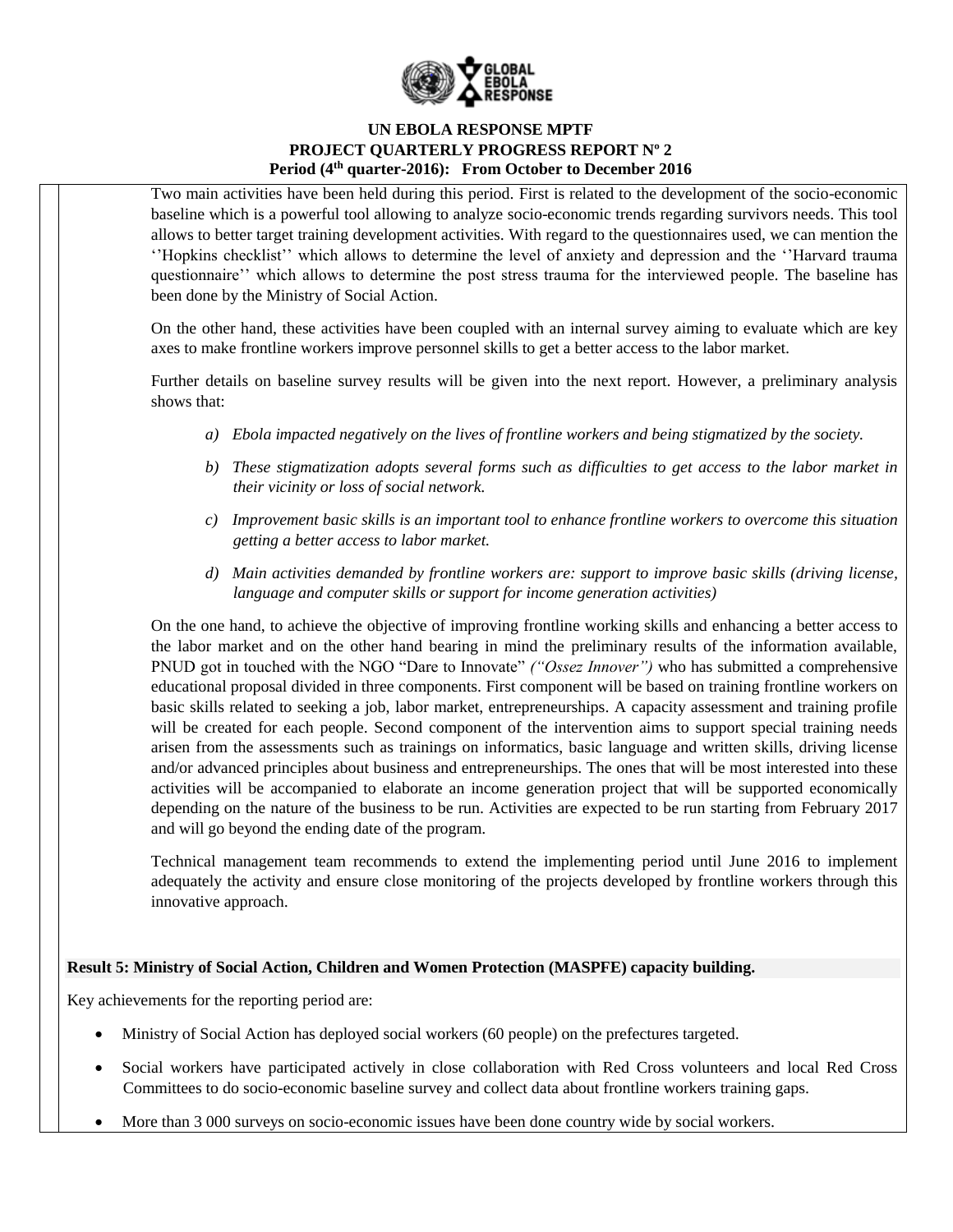

- Administrative measures have been taken to facilitate the activities planned aiming to strengthen the Ministry of Social Action at operational level. TDRs have been prepared for the recruitment of an accountant in charge to strengthen accountant procedures and an external cabinet is going to be recruited to improve data management at the MASPFE. It is expected the activities will start at the beginning of 2017. These activities are on delay in comparison with the plan initially established and to gain in efficiency it is suggested by the managerial team to extent the date of delivery for this activities.
- **As a key impact, we would like to highlight that the Ministry (MASPFE) has taken the leadership over the project and the technical staff is fully engaged into the implementation of the program.**

Delays or Deviations (if any, briefly describe the delays or changes in focus, approach or targets, and provide a short justification for the change (1-2 paragraphs))

The resurgence of the Ebola virus in Koropara (April 2016) has negatively affected the start of the project activities because of UN Agencies and local authorities were more focused on responding Ebola outbreak and avoiding the apparition of new transmission chains until June 2016

In addition to that a delay in the reception of the funds and the signature of the collaboration agreements between implementing partners (Ministry of Social Action, Women and Child Protection and International Federation of Red Cross) affected negatively the start of some of the project activities, especially the ones related to the set-up of the baseline assessment and training activities for social workers.

At this stage, most of the activities are progressing adequately. All the budget is committed and all the projects 28 are under execution. 90% of socio-economic projects will be finalized timely. However, projects related to farming activities (10%) will be finalized between April and May 2017 because of the rainy season. As a consequence, impact evaluation will not be available and results reported before the end of June 2017.

Regarding the improvement of skills and competences for frontline workers, a vulnerability assessment and evaluation of training needs to enhance frontline worker's socio-economic reinsertion was on delay because of logistics difficulties to mobilized volunteers and set up a comprehensive baseline survey nationwide. However, the activity has been finalized and preliminary data will be available in January 2017.

A preliminary look inside the results of the assessment shows that the nature of the activities to be done such as training to enhance basic skills improvement or set up of income generation activities will demand accompanied vulnerable targeted collectives for a period of time between three and four months which is beyond the scope of the implementing program deadline.

Finally, some activities related to the national campaign to fight against stigmatization are pending to be approved by the ANSS which is the Governmental Agency in charge to give the green light.

A request will be submitted to MPTF the first quarter of 2017 MPTF to adapt the content of the activities linked to the Result 2 and better defined indicators related to some activities (see further details into the NEC document Annex 1). As indicated in the previous quarterly report the activities have been evaluated and for the reasons mentioned above, it is recommended by implementing partners and UNDP technical team to request a non-cost extension till June 2017 to avoid disturbing current implementing dynamics, allowing partners finalizing on going activities and enhance a better measure of the impact for socioeconomic activities implemented through civil society platforms and NGOs.